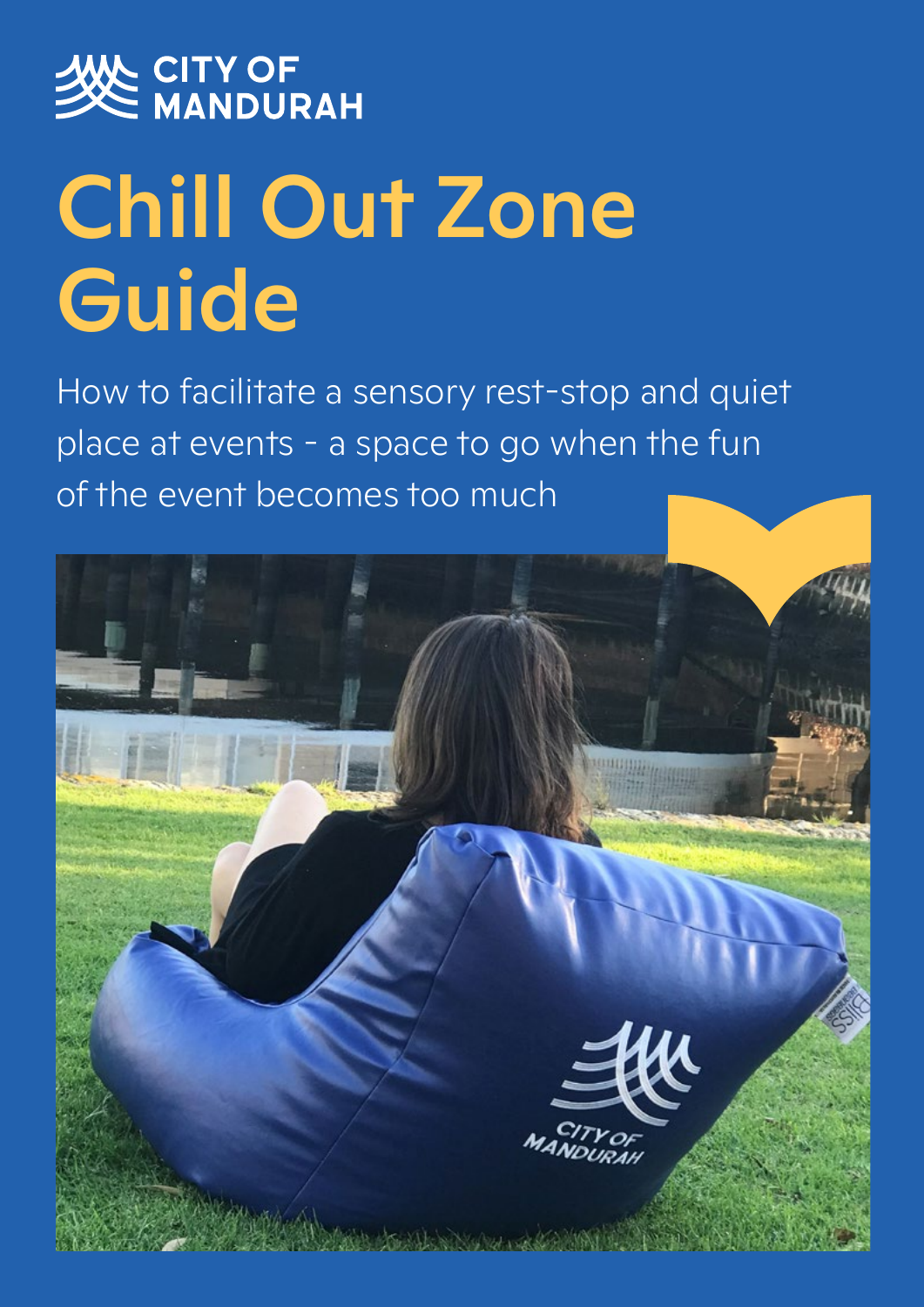## **Alternative formats**

This document is available in alternative formats on request including electronically by email or through the City website, in hard copy in large or standard print and text only. For further information please contact Community Development at the City of Mandurah on (08) 9550 3256 or cdo@mandurah.wa.gov.au

This Chill Out Zone guide has been developed by the City of Mandurah in collaboration with a local therapy provider and a local person who has autism.

The City of Mandurah supports 'person-first' language (i.e. a person who has autism) which has been used throughout this guide. The City acknowledges and respects the preference of some people who have autism who use 'identity-first' language (i.e. the autistic person).

# **Introduction to the Chill Out Zone Guide**

The aim of this guide is to support community members, groups and event organisers to facilitate inclusive events through the provision of a Chill Out Zone so that people who have sensory needs feel welcomed and included at community events.

This guide can be used by event organisers to create a space that suits the needs of people attending the event. It includes ideas for the zone and items that can be used in the space.

Many events around Perth have already adopted a 'chill out' space and/or created quiet hours to help people with sensory challenges to access their community with ease. For example:

- Coles and Woolworths have quiet shopping hours
- Sensitive Santa at certain shopping centres around Perth
- Sensory Friendly Flicks at Grand Cinemas
- Quiet hour and Chill Out Zones at Perth Royal Show

Quiet spaces and times are designed to limit sensory input by reducing noise including voice overs and background noise, and lighting such as turning off every second set of lights.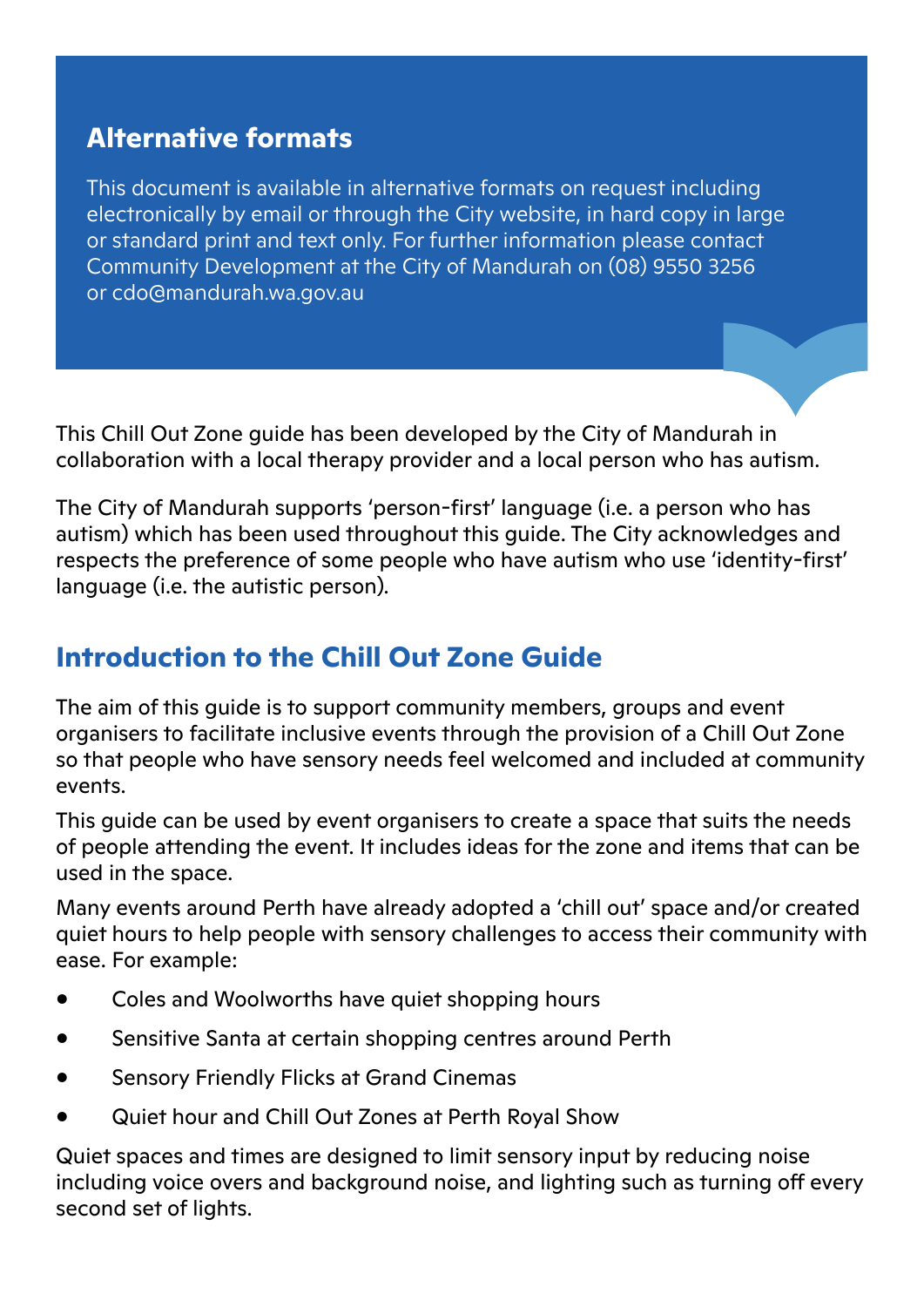# **What is a Chill Out Zone?**

A Chill Out Zone creates a quiet space for people to use if they need a break from the event. Information about the location and purpose of the space should be included in promotions and information about the event. For example, on promotional flyers, event maps, website and social media. These details could be included under a heading of 'accessibility' relating to the event.

# **Why have a Chill Out Zone?**

Some people have difficulties with sensory regulation in loud and unpredictable environments (i.e. community events). A Chill Out Zone provides a quiet space for people to visit so they can regulate their sensory needs before heading back to the event.

Without access to a quiet space some people may need to leave the event early or avoid it all together, limiting their engagement with community activities.

Sensory processing is the way people process information from their senses including taste, smell, sight, sound, touch and proprioception (knowing where your hands are in relation to your body and how joints move in space). People of all ages can experience sensory challenges.

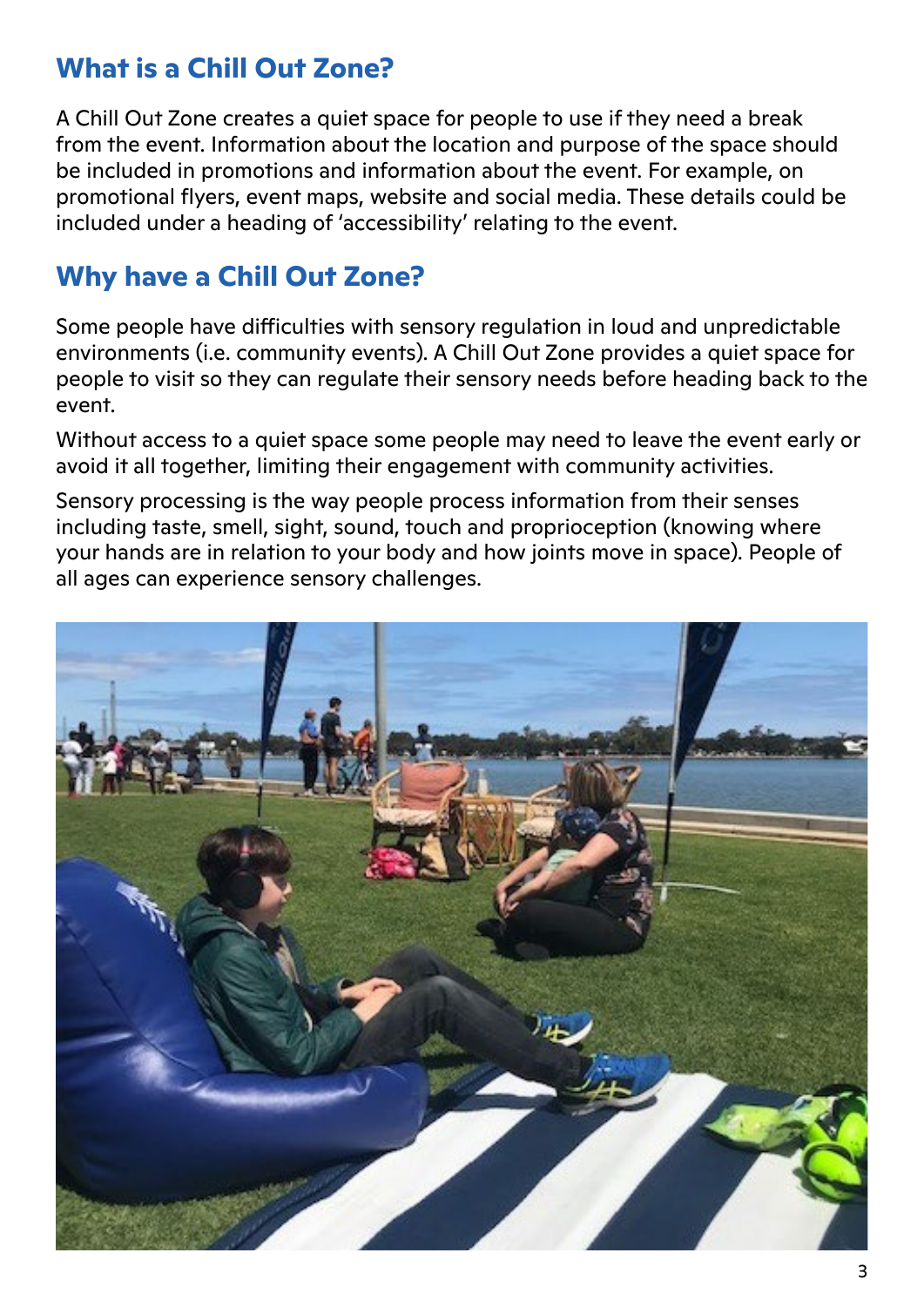Everyone processes information differently and has different thresholds. For some people a little bit of information feels like a lot. Think about finding a car park – do you turn the radio off? Imagine if you didn't turn the radio off, can you concentrate, or do you feel your anxiety rising? People with sensory difficulties often need less input to reach their optimal level of alertness – a time when they can interact, enjoy and participate. If sensory information becomes too much, people may become distressed, anxious, overwhelmed and/or shutdown. A person who has challenges with sensory input may experience a sensory overload which can trigger a fight, flight or freeze response which the person may not be able to control.

# **How does a Chill Out Zone work?**

A Chill Out Zone provides a reduced stimulation environment that allows people to calm, relax, re-organise and refocus before being able to re-enter and enjoy the the event.

The space should be an accessible area where people can spend time relaxing without time or participation restrictions. There should be no age limits to the space and people should be able come and go as they need.

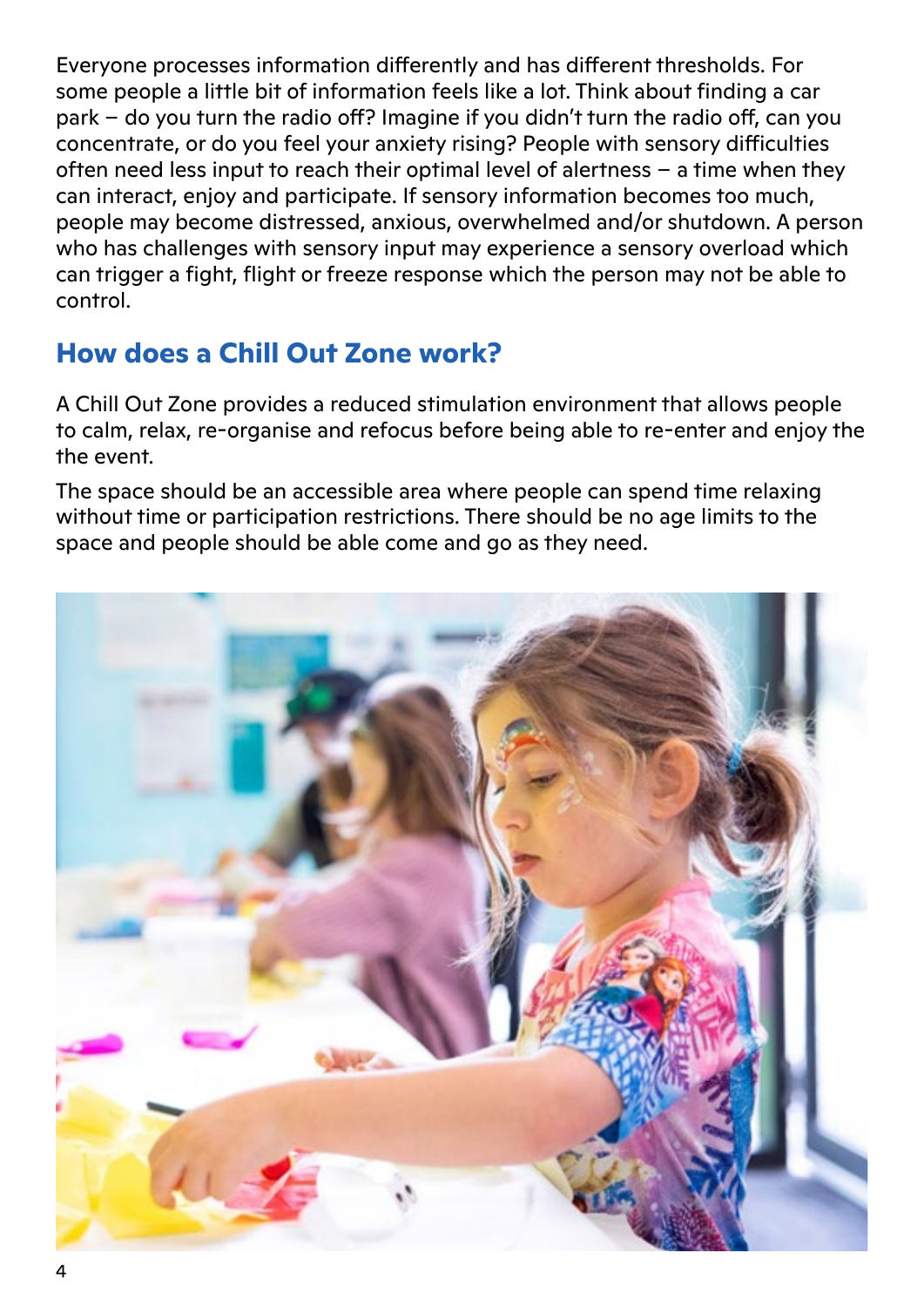## **How to create a Chill Out Zone**

To create an inclusive, calming and accessible space aim to consider the five senses: sight, touch, sound, taste and smell. Think about what you like to do when relaxing – do you listen to music, sit in comfortable chairs, use fragrance sprays/oils, tinker with a fidget toy, game, cushion?

Some activities can also include a social element and this may increase the enjoyment of participants as they interact with others including family members and friends in a relaxing and calming environment. This can include large format games such as Jenga and Connect Four.

Consider the layout of the space to provide a welcoming, quiet and calming area for people who are sensory avoiding and for people who are sensory seeking by providing sensory tools such as a stress ball.

Ensure that people know what the space is for by having a clear sign out the front of the area. Local community members and groups can hire a Chill Out Zone sign from the City of Mandurah. Details on how to hire equipment are included below.

Allocate event staff or volunteers to stay or monitor the area to keep the space clean and tidy and provide support for a friendly and welcoming space.

Local service providers and community groups could be involved in the facilitation of a Chill Out Zone. A list to local service providers can be found at mandurah.wa.gov.au/ disabilitysupportservices.

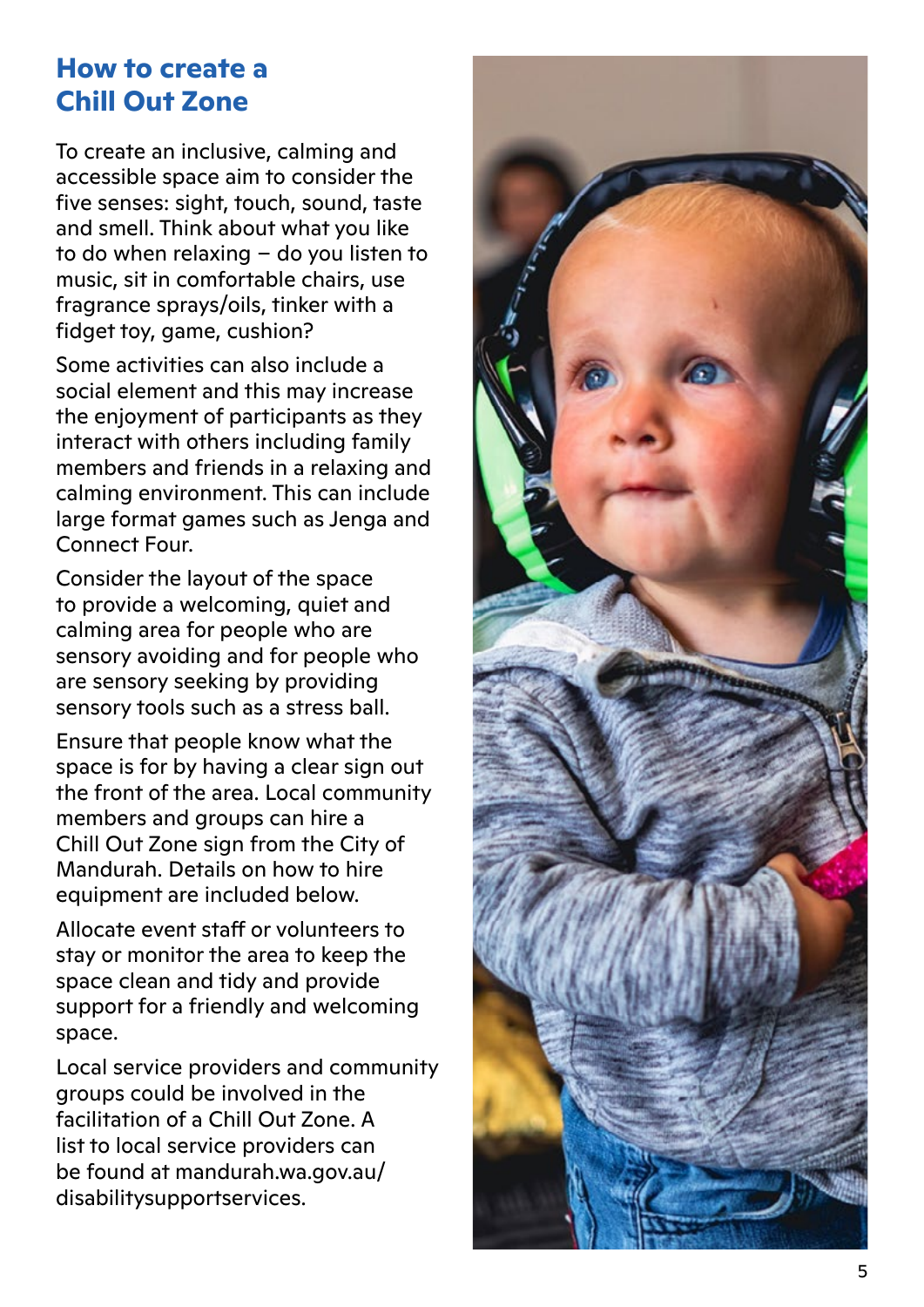A Chill Out Zone can be provided with even the smallest of budgets through simply identifying a quiet space with shade, adding a sign to the space so that people know what the area is for and providing some comfortable seating options.

Local discount stores and retail chains are great places to purchase tubs, artificial grass and plants, cushions and a range of toys to include in a Chill Out Zone.

## **Things to consider when planning a Chill Out Zone**

Before setting up a space, it is beneficial to know the target audience who will attend the event and the layout of the event (where tents, food vans, stages, speakers will be located) to ensure that the Chill Out Zone/quiet space is suitable for the purpose of the space (i.e. creating a quiet space for people to recharge).

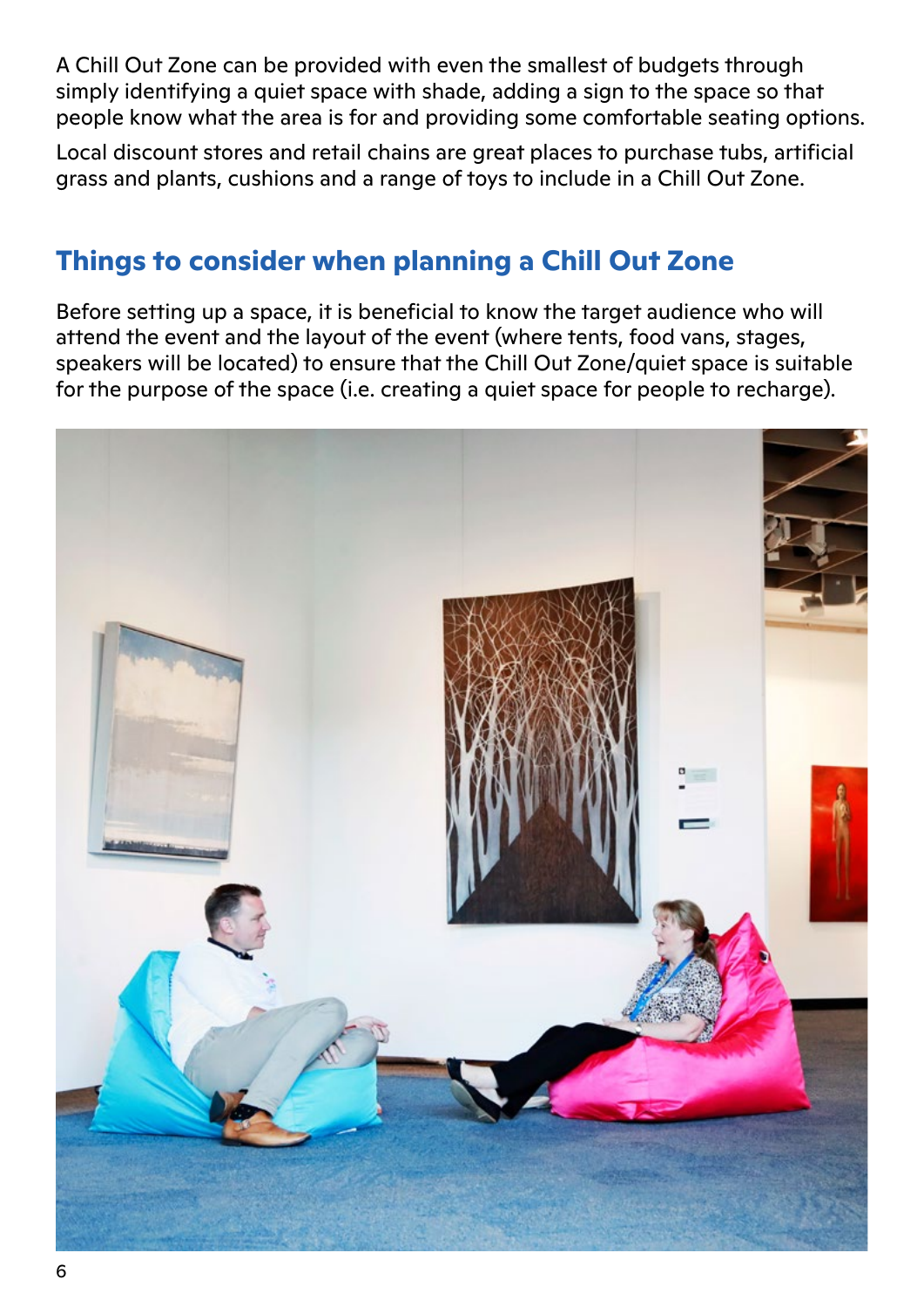## **What to consider when planning to provide a Chill Out Zone at an event:**



## 1. The demographic of people accessing the event.

- Who is the target audience for the event i.e. children, young adults, older adults or adults only?
- What is the risk of harm for attendees using the Chill Out Zone? For example, older adults using beanbags and low chairs and younger children swallowing small items.

## 2. The physical set up of the event.

- Availability of covered tents, marquees, open spaces.
- 3. The number of people attending the event at one time.

#### 4. The 'stay ability' of the people attending the event.

- Can people come and go from the event or is it ticketed and they are most likely to remain the whole day, i.e. pressure to stay.
- 5. Is there a space that is away from the main event, i.e. away from the musical stage?
- 6. How will attendees know that there is a Chill Out Zone/quite space available at the event (i.e. signage, information added to flyers and website)?
	- Hygiene maintenance, for example availability of hand sanitiser and can items be easily wiped down?

#### 7. Is there power to the site?

## 8. Will the Chill Out Zone require volunteers to welcome people and to keep the area clean and tidy?

- Organise staff/volunteers to check that the space is clean and tidy and sanitise required surfaces.
- Will volunteers require a Working with Children Check (WWC)? Click here for more information about a WWC https://workingwithchildren.wa.gov.au/index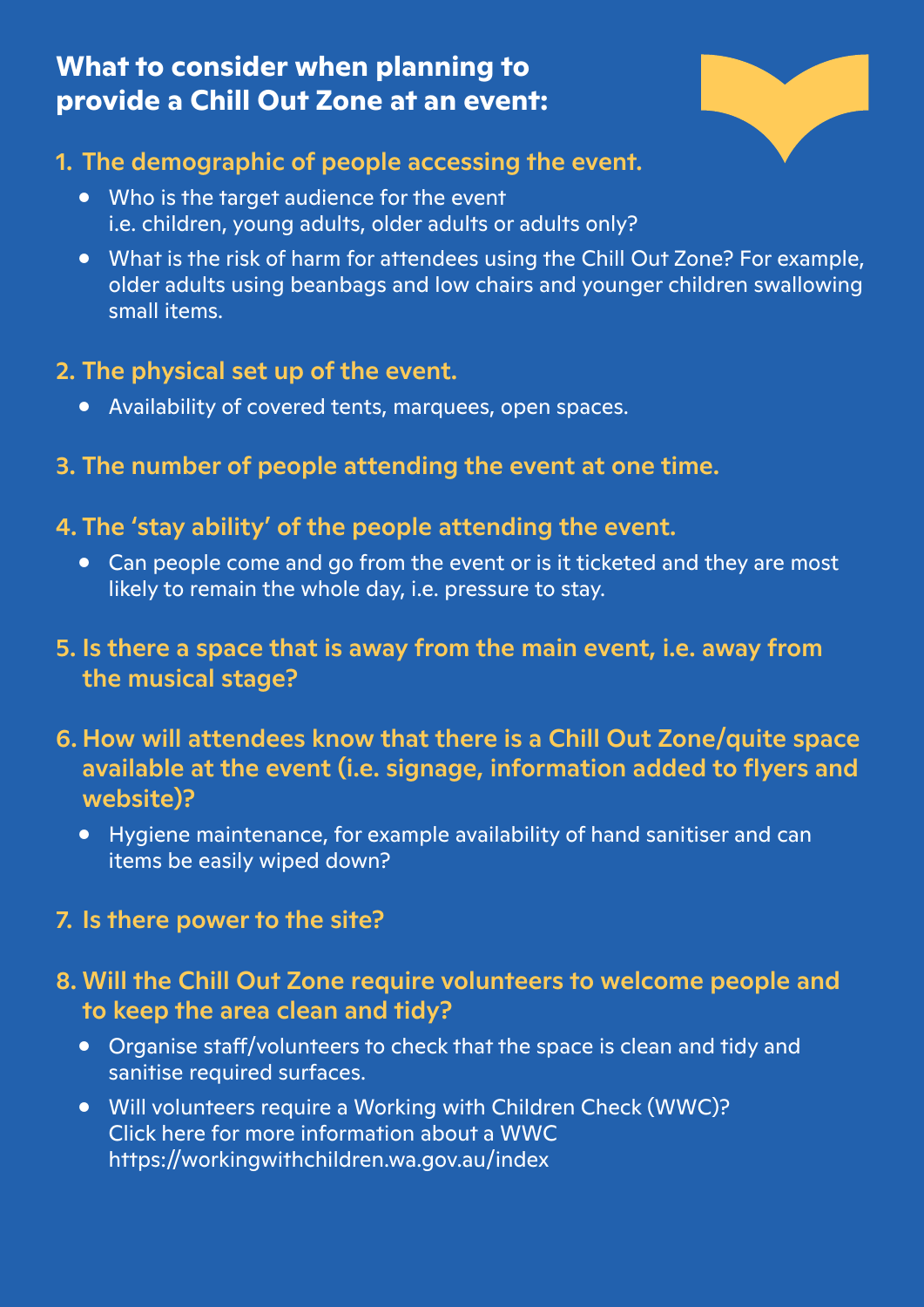#### 9. Accessibility for a Chill Out Zone.

- Ensure that the space is welcoming, accessible and inclusive by considering the following questions:
- Is the internal space accessible (for people who use mobility aides such as wheelchairs and walkers)?
- Are the entrances/exits flush?
- Are there cords/wires that need to be taped down?
- Is the space suitable for the weather (rain/heat)?
- Have contrasting colours been used throughout the area to support people with low vision?
- Are there various seating options for people who may not be able to get up and down from a low bean bag?



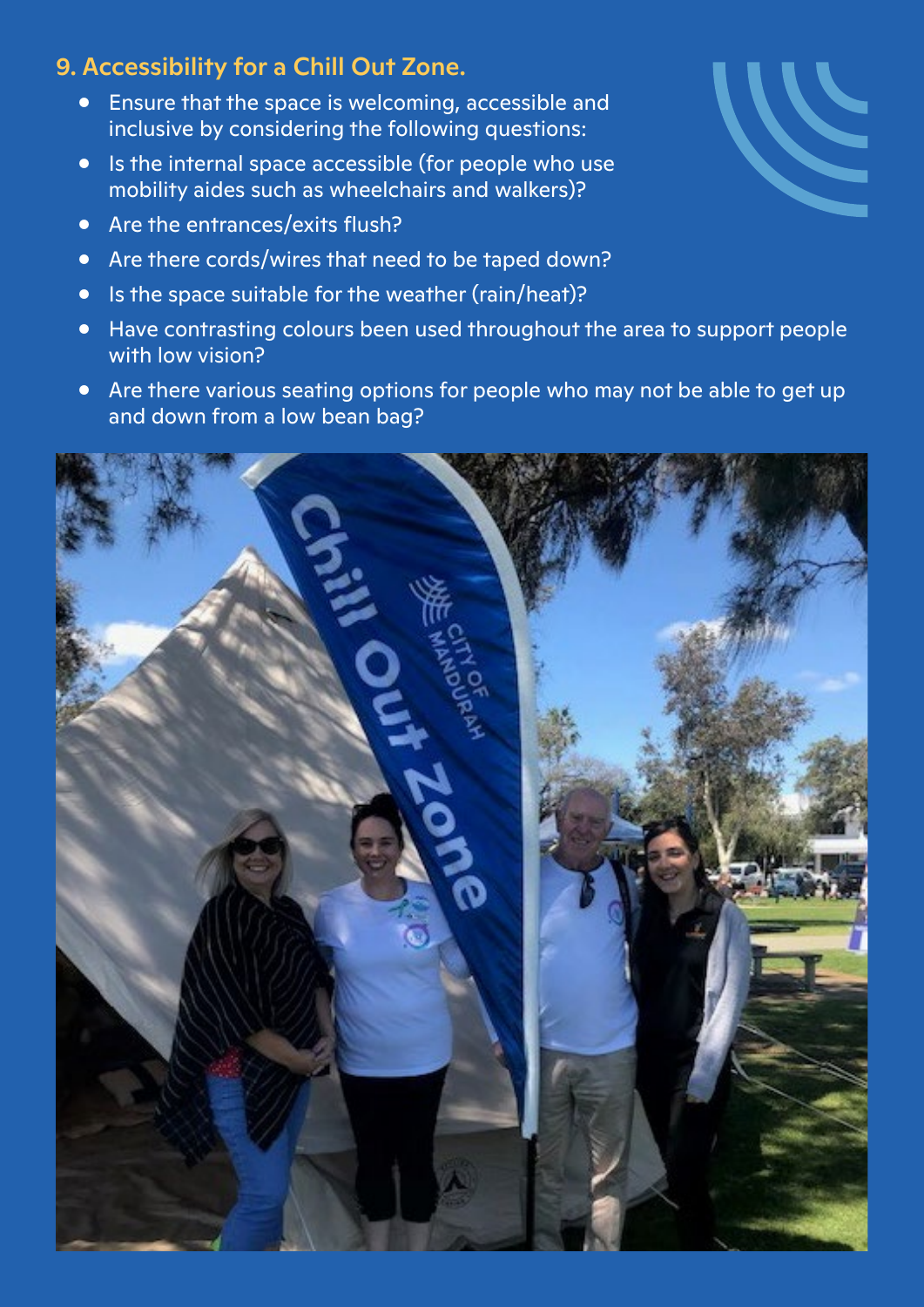## **Resources available for hire through the City of Mandurah**

The City of Mandurah have some resources available for community groups to hire free of charge to support groups to provide a Chill Out Zone at community events. Items include bean bags, signage and ear muffs. For more information please contact the Community Capacity Building team by email cdo@mandurah.wa.gov.au.

When contacting the City to hire Chill Out Zone equipment please specify the date/s that you would like to collect the items and the date that the items will be returned. Equipment can be hired free of charge for a maximum of four days. Equipment is collected and returned to Lakelands Library (49 Banksiadale Gate, Lakelands). If hiring bean bags please consider the room in the vehicle being used to collect the bags. Please note that library staff are not able to leave the library to assist by taking equipment out to vehicles.

Equipment available for free hire to community groups include:

- 6 x bean bags,
- 2 x tear drop flags (great for outdoor events),
- 2 x bases for tear drop flags
- 1 x pull up banner (best for indoor events),
- ear muffs, and an
- outdoor rug

You may also like to provide some colouring in pages and pencils in a Chill Out Zone. A simple web search will support you to find free colouring in pages to download with just about any theme required.

You may also like to download the Embrace a Space Guide and Template Kit through clicking on this link https://www.mandurah.wa.gov.au/-/media/files/ com/downloads/community/programs-and-activities/embrace-a-space-guideand-template-kit.pdf. Embrace a Space is an easy to follow, step-by-step guide to encourage community members to come together and care for their favourite spaces.

# **Example Set-ups for a Chill Out Zone**

#### Example one: Local outdoor market under a 4m x 4m marquee

- Seating space  $-2-3$  beanbags or chairs
- Trestle table with table top activities
- Artificial plants
- Stand near the entrance with sun cream, hand sanitiser, tissues
- Large format games at the front of the marquee

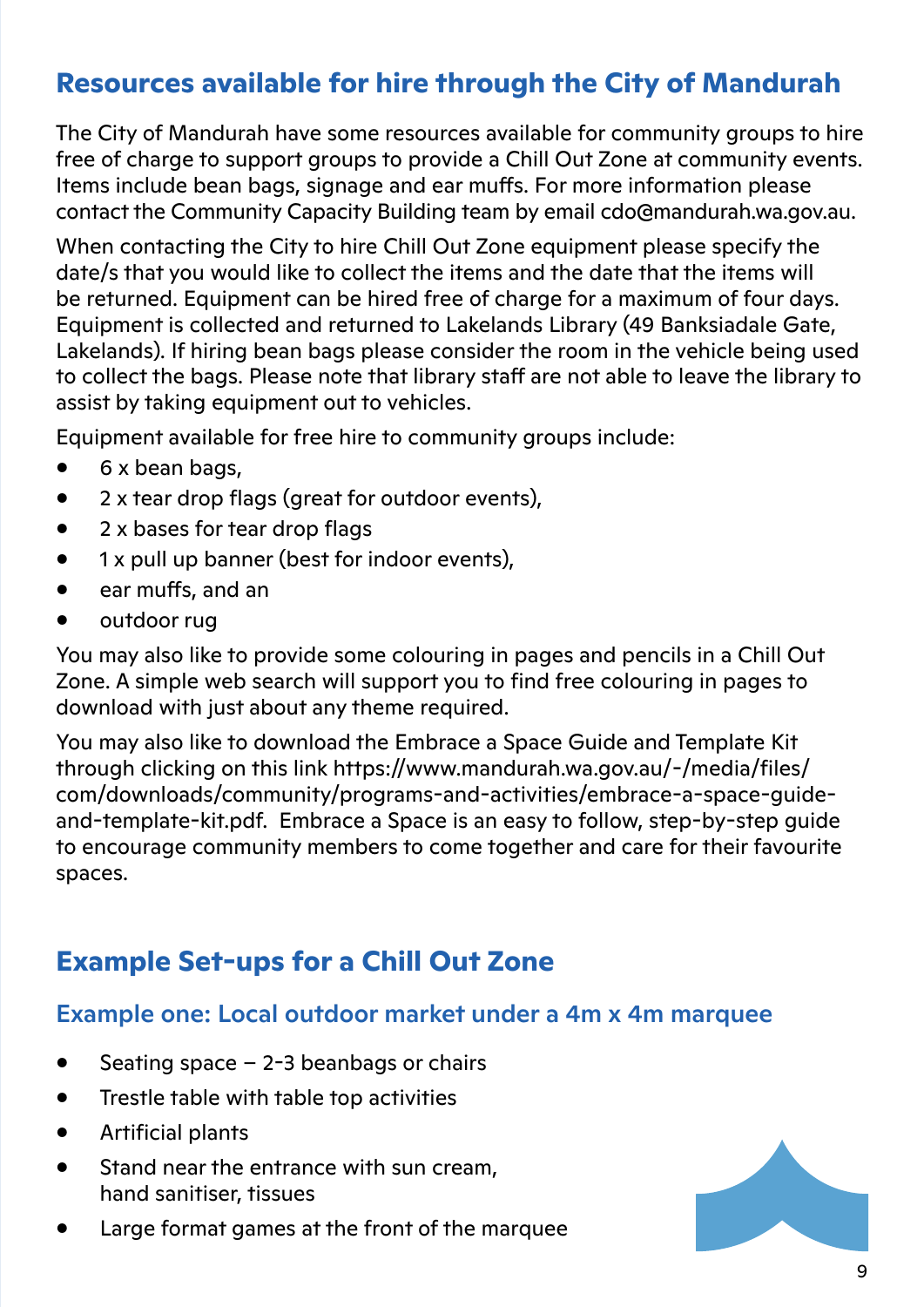## Example Two: Large event under a 6m x 6m marquee

#### **1. Quiet corner**

- Black material covering a back corner 2m each side
- String lights along the black material
- Beanbags/chairs and cushions
- Table with available sensory items
- Relaxing music
- Floor mat and wall coverings (this can be sound absorbing)

#### **2. Tactile corner**

- Table with sensory activities
- Pencil and paper activities drawing, colouring, word sleuths
- Water play station
- Large format games at the front of the tent (allowing for accessibility into the marquee)
- Stand near the entrance with sun cream, hand sanitiser, tissues
- Artificial plants dotted around
- Seating area with cushions

## Example Three: Outdoor event 4m x 4m space under a tree

- Floor mats with beanbags/chairs with cushions under the tree
- Table with sensory activities
- Large format games
- Stand near the entrance with sun cream, hand sanitiser, tissues

# **Key points to remember when providing a Chill Out Zone**

- Consider who will be attending the event and the layout of the event.
- Is the space useable for people who need a quiet space?
- Is the space accessible and inclusive for all?
- Think about what items you already have available to use, i.e. chairs, beanbags, cushions.
- Think about the hygiene and safety risks of the items used.

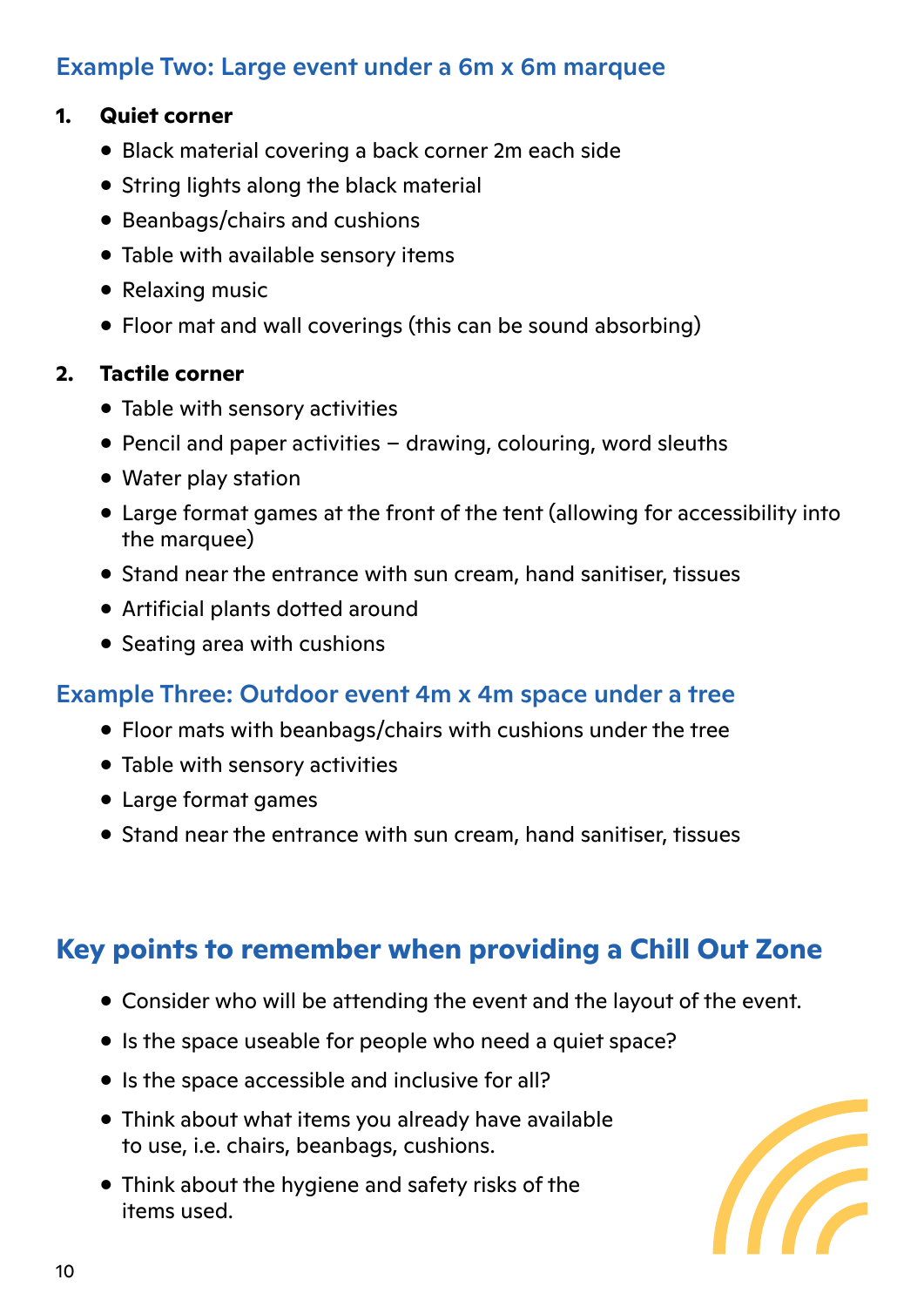## **How can success of a Chill Out Zone be measured?**

This guide has been made available to support organisers of community events to create a Chill Out Zone for people who have sensory challenges – and in doing so, making events more inclusive for everyone to enjoy.

Success can be measured by how well used the space is throughout the event and through simply asking people if the space supported people to experience a greater level or enjoyment at the event and/or stay longer at the event.

A Chill Out Zone will usually be a space that is enjoyed by lots of people attending an event who may not identify as a person who has a disability. Providing a Chill Out Zone is a great way to create a welcoming and inclusive atmosphere at any event.

#### **Online resources**

• What does sensory overload look like videos https://vimeo.com/52193530 and https://youtu.be/DgDR\_gYk\_a8

#### • Guidelines for creating autistic inclusive environments

https://www.autismcrc.com.au/sites/default/files/inline-files/Guidelines%20 for%20Creating%20Autistic%20Inclusive%20Environments%20(002).pdf

https://youtu.be/DgDR\_gYk\_a8 and https://vimeo.com/52193530

- Your reactions can make the difference (video and resources) https://changeyourreactions.com/change-your-reactions/
- Understand autism

https://www.amaze.org.au/understand-autism/